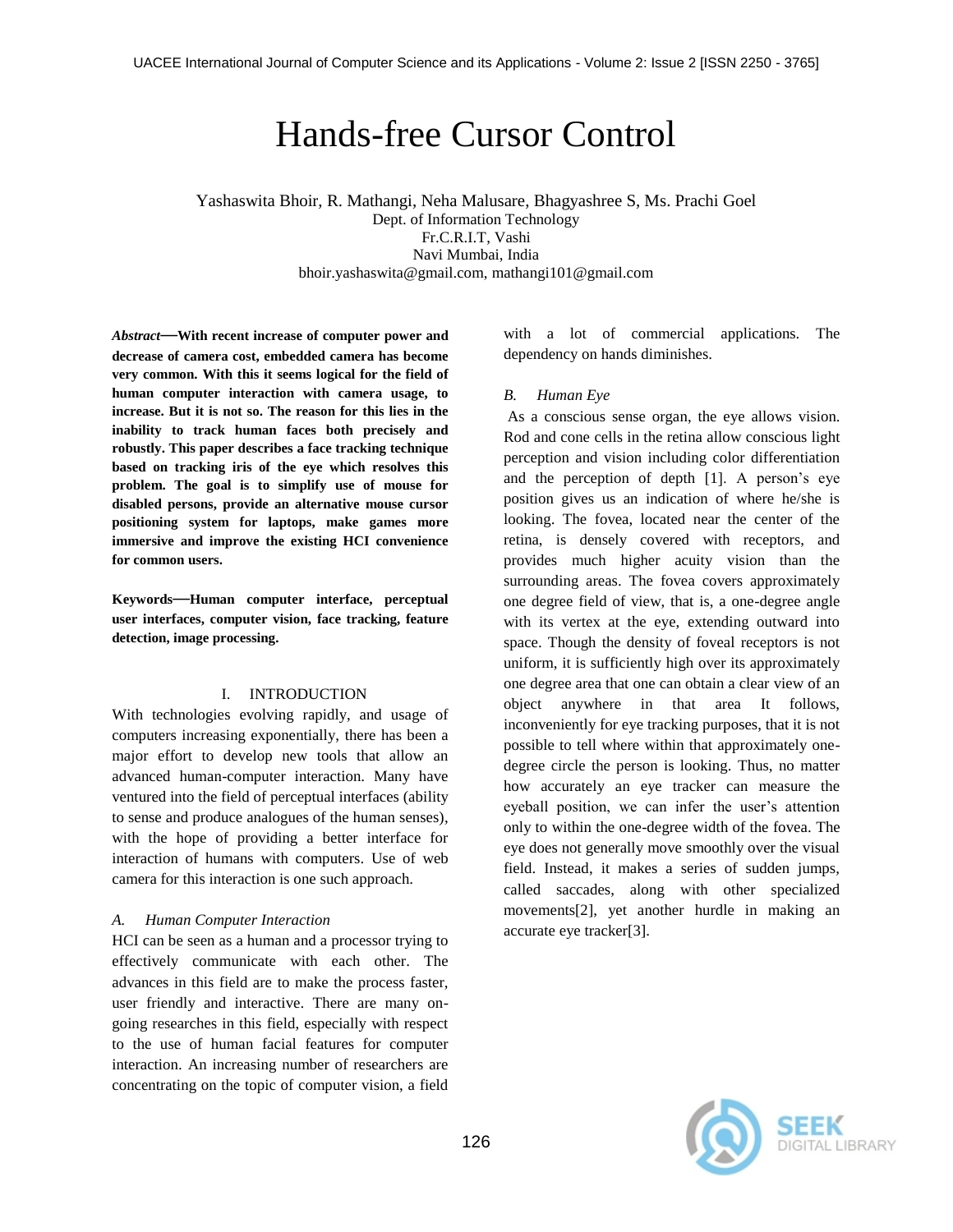

# II. PREVIOUS WORK

This application is certainly not the first of its kind. The previous applications can be classified based on what they recognize and utilize for cursor movement. One technique used colored papers stuck on the face for face position recognition and appropriate movement. The Perceptual Window: Head Motion as a new Input Stream[4] presents a method through its research with correlation matching as its tracking technique. Here the head is defined as a frame of reference. The system memorizes the image at initialization and then correlates with the new image and moves the cursor accordingly. This system can act as a complement to the mouse rather than a replacement.

In another system, patterns are learnt from study examples and based on this knowledge appropriate movement of the cursor takes place. In real time tracking, template matching is done to make appropriate movement. In Hands-free navigation in VR environments by tracking the head [5], system is initialized when the detected face image matches the reference face image stored. This method uses the position of the face, determined by warping the reference face image to minimize intensity difference between the warped reference face image and the current face image. The warping matrix transformation is then decomposed to yield the face translation and orientation. Subsequently, the view point of the 3-D virtual environment changes accordingly.

The facial features are utilized as per the developers' convenience, camera capability and user's ease of use. Single blinking cannot be considered as a mode of command as it will make the user conscious of when to blink. Commonly used method is to pause on the specified object for a fixed time to enable the click.



Figure 2 EagleEyes [6]

Research of this type involves retrospective analysis of a subject's eye movements; the eye movements have no effect during the experiment itself. Our interest, in contrast, is in using eye movements to effect the user-computer dialogue in real time. There is a much smaller body of research and practice for this situation, much of it concentrated on helping disabled users, such as quadriplegics, who can move their eyes much more effectively than they could operate any other computer input device [7].

One of the least expensive and simplest eye tracking technologies is recording from skin electrodes, like those used for making ECG or EEG measurements(as seen in the figure above). Because the retina is so electrically active compared to the rest of the eyeball, there is a measurable potential difference between it and the cornea. Electrodes are placed on the skin around the eye socket, and can measure changes in the orientation of this potential difference.

The most accurate, but least user-friendly technology uses a physical attachment to the front of the eye. A non-slipping contact lens is ground to fit precisely over the corneal bulge, and then slight suction is applied (mechanically or chemically) to hold the lens in place[3].

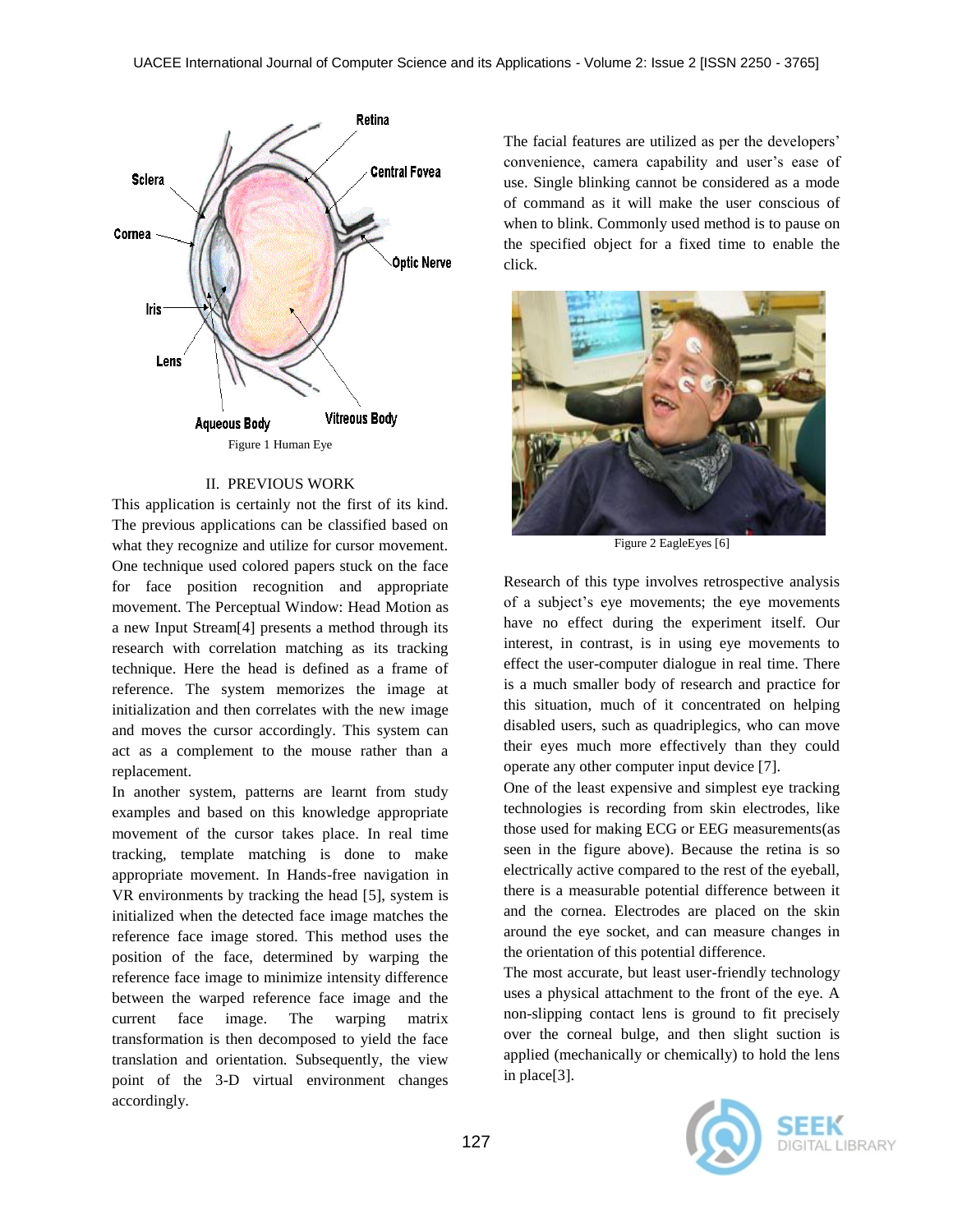Still in the research phase and far from complete is the eye tracker as an input device. Using high resolution cameras, and infrared light the pupil or the eye ball in general is tracked to make appropriate movements. The designs in the experiment stage make the user head stationary making them rest it on chin rest and detect the eye ball motion.

#### III. THE TECHNOLOGY

The idea is capable of making use of computer with eye movement, possible. Because eye movements are so different from conventional computer inputs, our overall approach in designing interaction techniques is, wherever possible, to obtain information from a user's natural eye movements while viewing the screen, rather than requiring the user to make specific trained eye movements to actuate the system.

## *A. Proposition*

Our algorithm is aimed at building an effective mouse control using the relative movement of iris and our head. We use 2 algorithms, one to detect the movement of iris, second to find the movement of the head. This is presented in the three scenarios below.

#### *B. Working*

The web camera starts to capture the images in the RGB format and then for the purpose of image processing it is converted into a grayscale image. Later the histogram of the image is equalized. After this processing, the face is detected, then the eyes are detected and then the iris is detected. Based on this, we can see three scenarios that can be dealt with.

Scenario 1: Head motion is alone used. Iris detection is skipped. This reduces lag and improves accuracy. Thereby, appropriate head movement is converted into equivalent cursor displacement. For a suitable feature for use, a horizontal line connecting both the eyes is used. The central point of this line is used as the point to be tracked, as shown in the figure below, which is then converted into approximate mouse movement.



Figure 3: Human eye, Scenario 1

Scenario 2: The head is kept stationary and iris motion is detected. As shown in the picture below, two lines are drawn from either ends of the eye to the centre of the iris, as shown in the figure below. The angle of the line drawn is used to calculate the vertical displacement of the iris. Then the change in length of the line gives the net displacement which can be used to find the horizontal displacement. Then, these values together can be used for appropriate cursor movement.



Figure 4 Human Eye, Scenario2

$$
A = \cos \phi * T
$$
  
H = sin  $\phi * T$ 

Scenario 3: Here both, the movement of the head and the eyes is used for cursor movement, i.e. the relative displacement is used. E.g. If the head moves to the right and eye line value shows that it moves to the left then relative subtracted value is used. This relative movement is difficult to realize but is an intuitive approach.

Calculations are done using one of the shown scenarios which is then converted to corresponding mouse position.

# *C. Associated problem*

The system does not have a feedback option. No matter how robust, it can lose the user. This is a very common problem with perceptual user interfaces[8]. Solution: There can be many ways to improve accuracy and go round this problem. One such way can be to plot a bounding box to the tracker generated